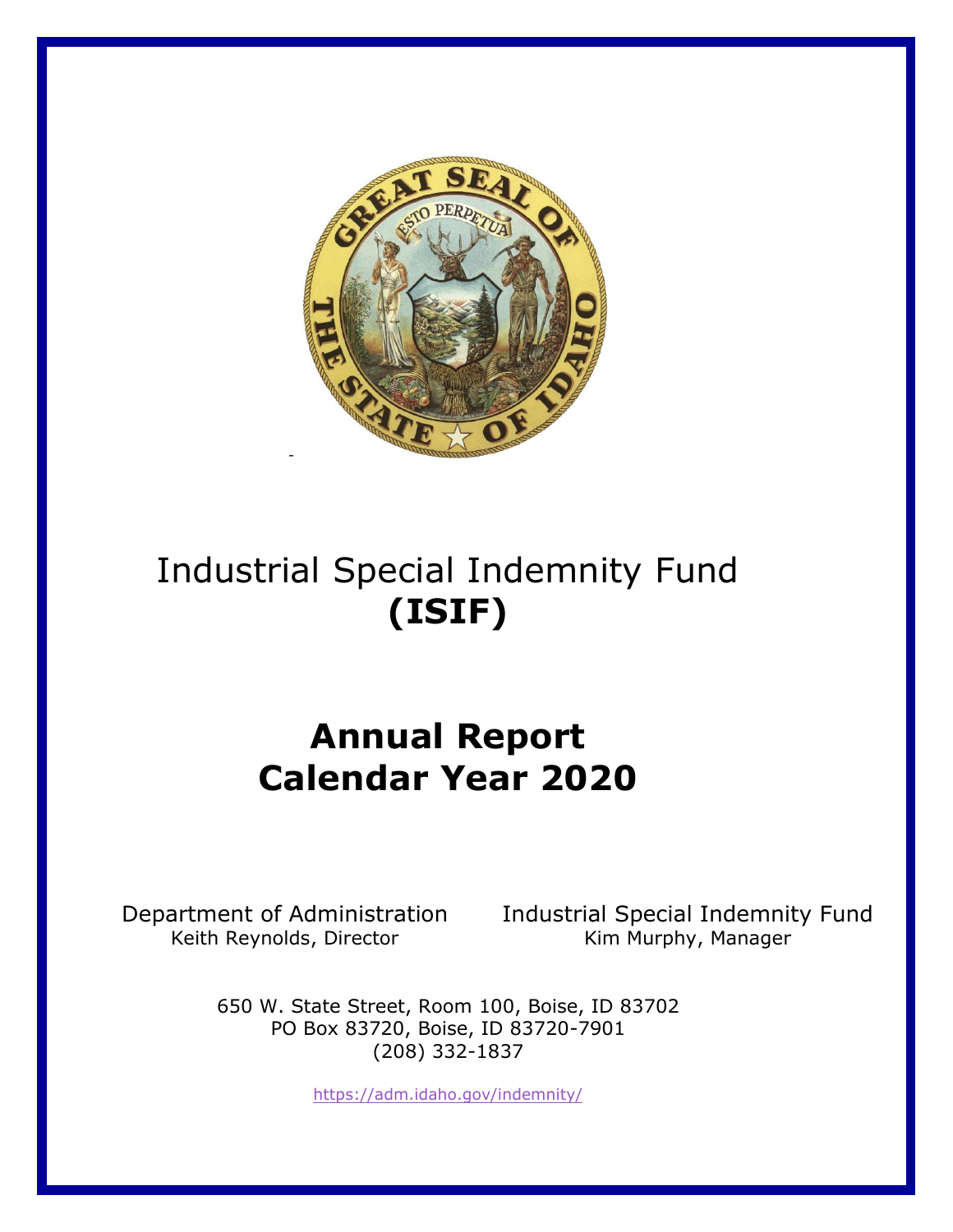### **INTRODUCTION TO ISIF**

The purpose and management of the ISIF, often referred to as the "Second Injury Fund," can be found in Idaho Code §§ 323 – 334. Its general function is to offer employers and sureties relief from having full responsibility for paying lifetime benefits should an injured worker become totally and permanently disabled following a last accident at work.

Funding for the ISIF is provided by an annual assessment to sureties and self-insured employers. Through an inter-agency contract, the Idaho Industrial Commission invoices each responsible entity for their proportionate share of the assessment and collects funds on behalf of the ISIF.

#### **COVID-19**

I would be remiss not to touch on the current COVID-19 pandemic. The 2020 Calendar Year was one of peaks and valleys for the ISIF, especially in terms of the receipt of new claims, as well as in moving claims forward. There were numerous stops and starts with regards to medical treatment, depositions, evaluations, and hearings. The labor market has been, and will likely continue to be, somewhat unpredictable for some time to come. The full impact of this pandemic on the ISIF, and the workers' compensation system as whole, is yet to be determined

#### **OPERATIONS**

#### **Claim & Benefit Administration**

Claims for benefits from the ISIF are started by a party filing a Notice of Intent (NOI). The ISIF then undertakes an initial in-house review of the claim and either agrees to resolve or denies the claim. If the claim is denied, the filing party can then file a Complaint against the ISIF. Upon receipt of a Complaint, the ISIF will retain outside legal counsel and commence with formal litigation.

The number of NOIs and Complaints has remained generally consistent over the last five calendar years as the two charts below indicate.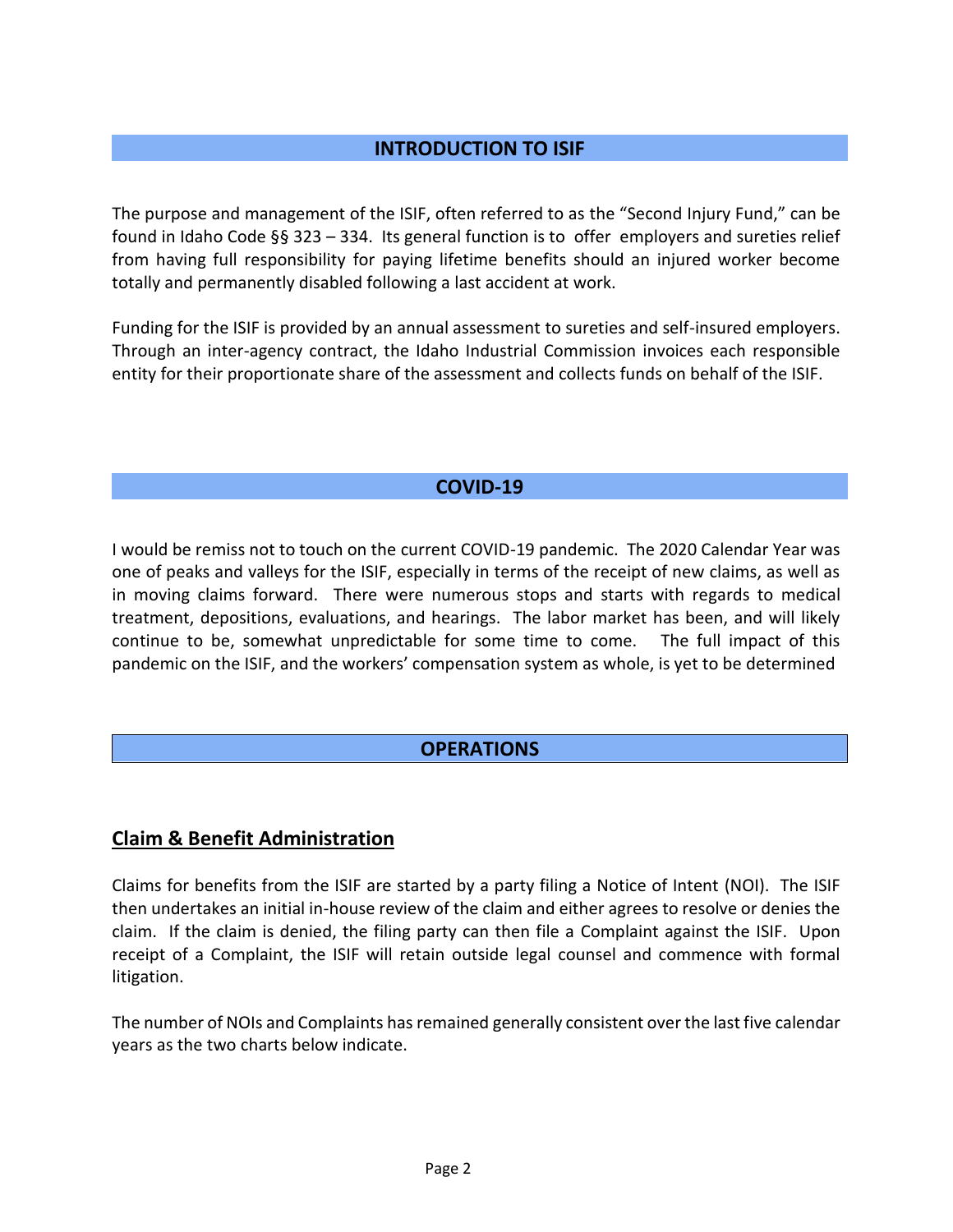



There are a variety of ways claims against the ISIF are concluded. Some are administratively dismissed through the judicial process with rulings by the Commission. Four (4) actively defended claims were dismissed without prejudice. Five (5) claims were successfully defended at hearing. Two (2) lifetime beneficiaries were added as a result of hearing decisions. Additionally, eight (8) beneficiaries died and were taken off the books.

Many claims are resolved through a negotiated settlement process, with options including lump sum payments, statutory benefits, modified benefits, guaranteed benefits, deferred benefits, or any combination thereof. Utilizing these various approaches, settlements can be structured to the meet the needs of the claimant, while also maintaining fiscal responsibility to the sureties and employers who ultimately fund the ISIF. In Calendar Year 2020, Claimant and ISIF negotiated the resolution of eleven (11) such claims which were approved by the Commission. Two (2) claims were one-time lump sum payments, and nine (9) were structured with modified benefits.

The overall amount of payments to claimants in increased by approximately 9.2.%, as illustrated in the next chart. Along with the usual inflationary increases and the addition of new recipients, the most notable reason for this increase was arrearage payments on two very old contested claims. The age of some claims is an ongoing concern for the ISIF.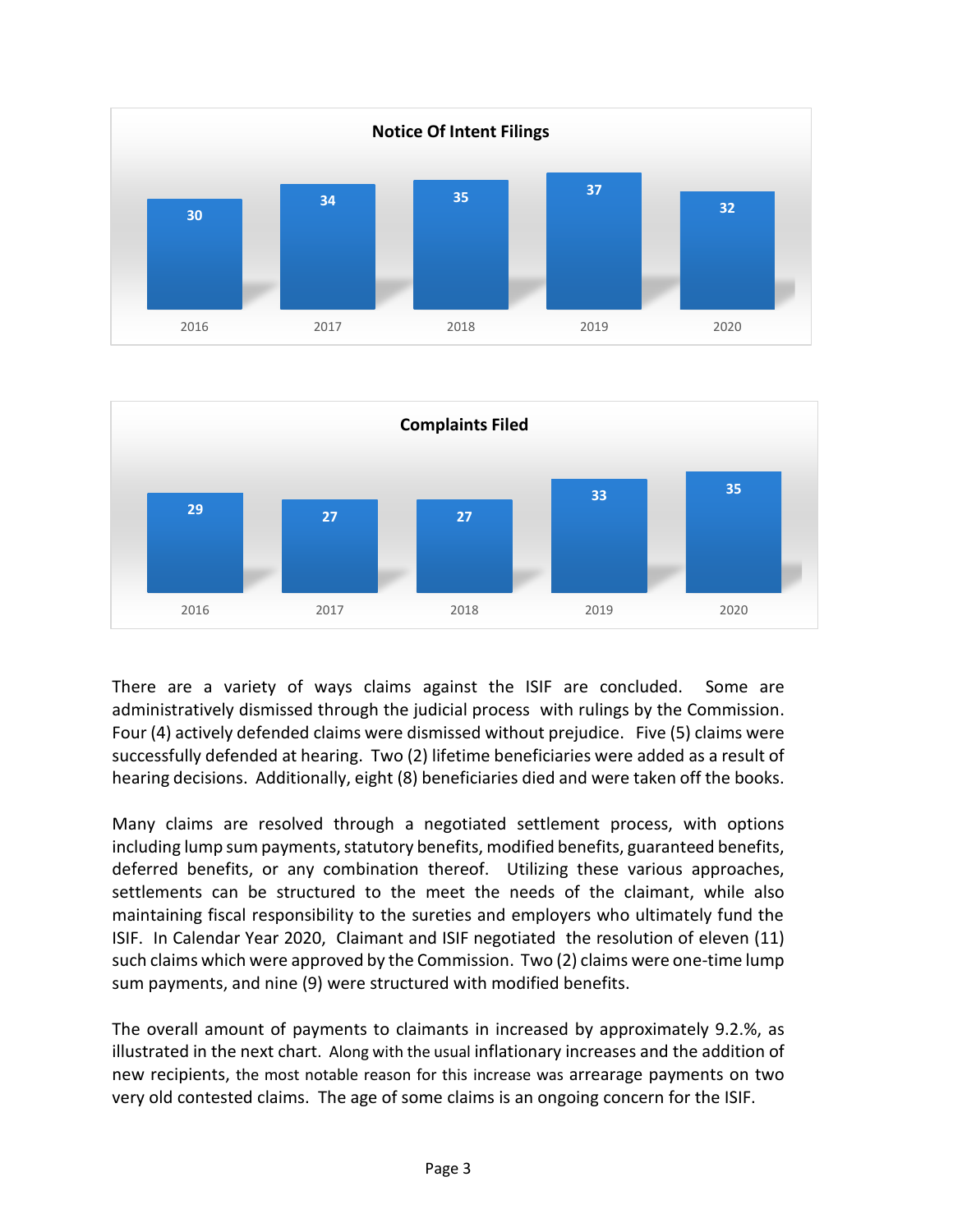

### **Legal Administration**

A vital component of the agency costs is the retention of attorneys to represent the ISIF. Currently, the ISIF utilizes the services five well-qualified attorneys located throughout the state. Legal representation expenses include not only the hourly fee of the attorneys, but also costs of depositions, travel, as well as the services of medical, investigative, and vocational experts. As the next graph illustrates, legal fees and costs have trended downward over the last five years.



## **General Office Administration**

Also included in the expenses for the ISIF operation are the general costs of maintaining an administrative office in Boise, as well as support services provided by the Department of Administration, ITS, and the Idaho Industrial Commission.